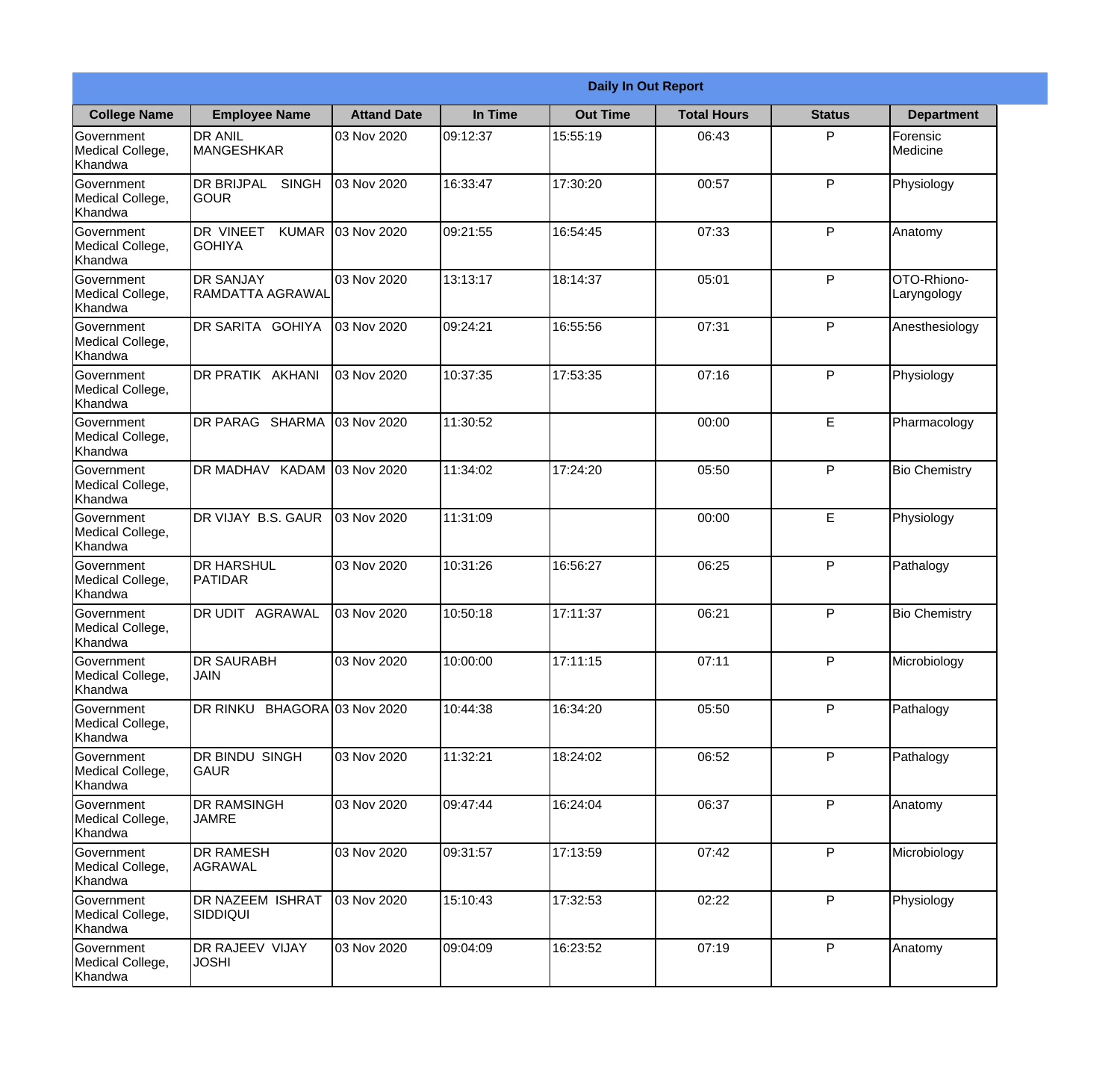| <b>Designation</b>                  | <b>Category</b>     |
|-------------------------------------|---------------------|
| <b>Assistant Professor</b>          | Para Clinical       |
| Demonstrator/Tutor                  | Non Clinical        |
| Professor                           | Non Clinical        |
| Professor                           | Clinical            |
| Professor                           | Clinical            |
| <b>Assistant Professor</b>          | Non Clinical        |
| Professor                           | Para Clinical       |
| <b>Assistant Professor</b>          | Non Clinical        |
| Associate Professor Non Clinical    |                     |
| <b>Assistant Professor</b>          | Para Clinical       |
| Associate Professor Non Clinical    |                     |
| Associate Professor   Para Clinical |                     |
| Assistant Professor   Para Clinical |                     |
| Associate Professor Para Clinical   |                     |
| Demonstrator/Tutor   Non Clinical   |                     |
| <b>Assistant Professor</b>          | Para Clinical       |
| Professor                           | <b>Non Clinical</b> |
| Assistant Professor   Non Clinical  |                     |

**Daily In Out Report**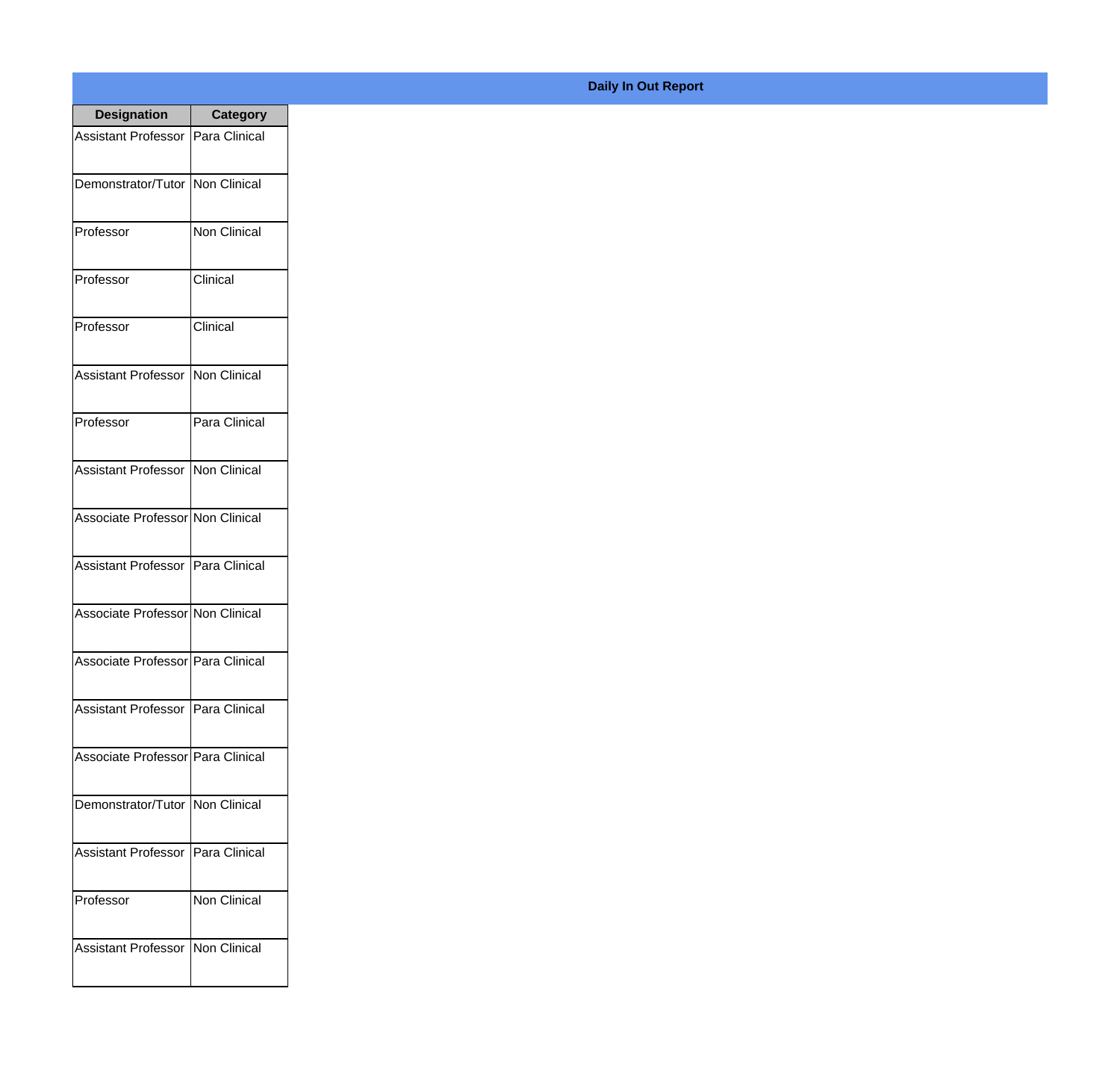|                                                  |                                             | <b>Daily In Out Report</b> |          |          |       |   |                       |
|--------------------------------------------------|---------------------------------------------|----------------------------|----------|----------|-------|---|-----------------------|
| <b>Government</b><br>Medical College,<br>Khandwa | <b>DR DWARKA</b><br><b>PRASAD GOTHRE</b>    | 03 Nov 2020                | 09:24:53 | 16:05:13 | 06:41 | P | <b>Bio Chemistry</b>  |
| Government<br>Medical College,<br>Khandwa        | <b>DR SOUMITRA</b><br><b>SETHIA</b>         | 03 Nov 2020                | 10:25:42 | 18:45:51 | 08:20 | P | Community<br>Medicine |
| <b>Government</b><br>Medical College,<br>Khandwa | <b>DR SOURYAKANT</b><br>VARANDANI           | 03 Nov 2020                | 11:39:03 | 16:38:43 | 04:59 | P | Community<br>Medicine |
| <b>Government</b><br>Medical College,<br>Khandwa | <b>DR RASHMI YADAV</b>                      | 03 Nov 2020                | 10:17:02 | 16:48:10 | 06:31 | P | Community<br>Medicine |
| Government<br>Medical College,<br>Khandwa        | <b>IMR PIYUSH KUMAR</b><br><b>MISHRA</b>    | 03 Nov 2020                | 11:10:04 | 18:02:59 | 06:52 | P | Community<br>Medicine |
| Government<br>Medical College,<br>Khandwa        | DR PRAMILA VERMA 03 Nov 2020                |                            | 13:43:52 |          | 00:00 | E | Paediatrics           |
| Government<br>Medical College,<br><b>Khandwa</b> | DR MANOJ BALKE                              | 03 Nov 2020                | 09:05:54 |          | 00:00 | E | Ophthalmology         |
| <b>Government</b><br>Medical College,<br>Khandwa | <b>DR RAKESH KUMAR</b><br><b>SHIVHARE</b>   | 03 Nov 2020                | 12:07:50 |          | 00:00 | E | Microbiology          |
| Government<br>Medical College,<br>Khandwa        | <b>DR GARIMA</b><br><b>AGRAWAL VARSHNEY</b> | 03 Nov 2020                | 10:15:19 | 16:03:17 | 05:48 | P | Paediatrics           |
| Government<br>Medical College,<br>Khandwa        | <b>DR SIDDHARTH</b><br><b>BANODE</b>        | 03 Nov 2020                | 09:30:34 | 16:38:37 | 07:08 | P | Pharmacology          |
| <b>Government</b><br>Medical College,<br>Khandwa | <b>DR SIDDHARTH</b><br><b>BANODE</b>        | 03 Nov 2020                | 16:47:06 |          | 07:08 | P | Pharmacology          |
| Government<br>Medical College,<br>Khandwa        | <b>DR CHANDNI</b><br>KAROLE                 | 03 Nov 2020                | 09:38:29 |          | 00:00 | E | Ophthalmology         |
| Government<br>Medical College,<br>Khandwa        | <b>DR PRIYA KAPOOR</b><br>KAPOOR            | 03 Nov 2020                | 10:30:00 | 17:04:35 | 06:34 | P | Pathalogy             |
| Government<br>Medical College,<br>Khandwa        | <b>DR SAPNA</b><br><b>MAHESHRAM</b>         | 03 Nov 2020                | 11:04:39 | 17:21:02 | 06:17 | P | Community<br>Medicine |
| Government<br>Medical College,<br>Khandwa        | <b>DR RAJENDRA</b><br><b>SINGH MANDLOI</b>  | 03 Nov 2020                | 10:40:49 | 16:47:33 | 06:07 | P | <b>Bio Chemistry</b>  |
| Government<br>Medical College,<br>Khandwa        | <b>DR AJAY</b><br><b>NARWARIYA</b>          | 03 Nov 2020                | 10:15:29 | 16:24:14 | 06:09 | P | Microbiology          |
| Government<br>Medical College,<br>Khandwa        | <b>DR RAKESH SINGH</b><br><b>HAZARI</b>     | 03 Nov 2020                | 12:34:14 |          | 00:00 | E | Pathalogy             |
| Government<br>Medical College,<br>Khandwa        | <b>DR NISHA</b><br><b>KAITHWAS</b>          | 03 Nov 2020                | 10:30:59 | 13:38:34 | 03:08 | P | Psychiatry            |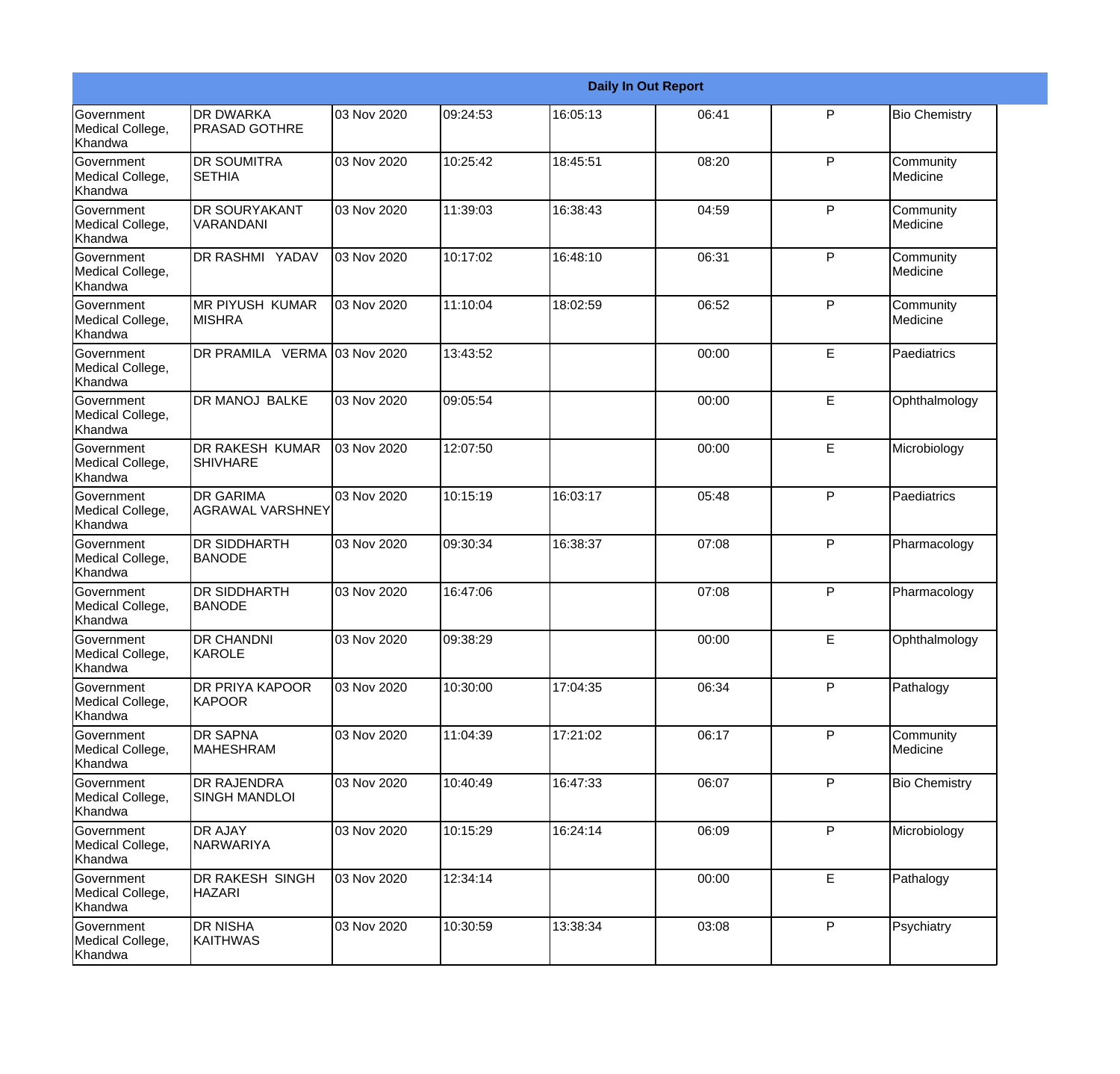| Demonstrator/Tutor Non Clinical   |               |
|-----------------------------------|---------------|
| Assistant Professor Para Clinical |               |
|                                   |               |
| Demonstrator/Tutor Para Clinical  |               |
| Assistant Professor Para Clinical |               |
| Statistician                      | Para Clinical |
| Professor                         | Clinical      |
| Assistant Professor Clinical      |               |
| Demonstrator/Tutor Para Clinical  |               |
| Associate Professor Clinical      |               |
| Associate Professor Para Clinical |               |
|                                   |               |
| Associate Professor Para Clinical |               |
| Assistant Professor Clinical      |               |
| Demonstrator/Tutor Para Clinical  |               |
| Associate Professor Para Clinical |               |
| Demonstrator/Tutor Non Clinical   |               |
| Demonstrator/Tutor Para Clinical  |               |
| Professor                         | Para Clinical |
|                                   |               |
| Assistant Professor Clinical      |               |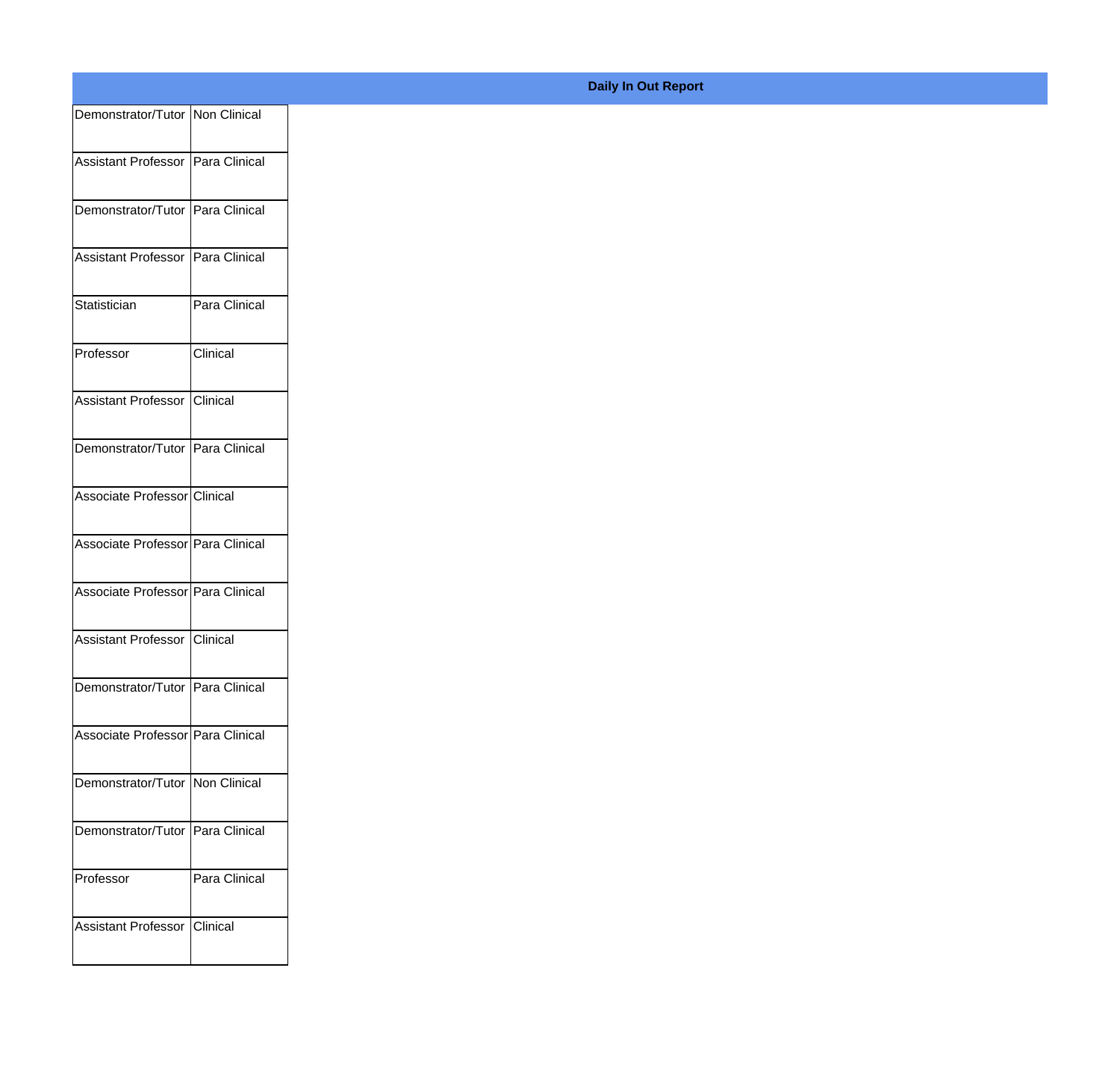|                                                  |                                                       |             |          |          | <b>Daily In Out Report</b> |              |                             |
|--------------------------------------------------|-------------------------------------------------------|-------------|----------|----------|----------------------------|--------------|-----------------------------|
| Government<br>Medical College,<br>Khandwa        | <b>DR ANANT</b><br><b>TUKARAM PAWAR</b>               | 03 Nov 2020 | 11:16:40 | 18:45:44 | 07:29                      | $\mathsf{P}$ | Community<br>Medicine       |
| Government<br>Medical College,<br>Khandwa        | <b>DR PANKAJ</b><br><b>KUMAR</b><br>JAIN              | 03 Nov 2020 | 13:33:42 |          | 00:00                      | E            | <b>General Medicine</b>     |
| Government<br>Medical College,<br>Khandwa        | <b>DR RAJU</b>                                        | 03 Nov 2020 | 09:45:41 | 18:46:59 | 09:01                      | P            | Forensic<br>Medicine        |
| Government<br>Medical College,<br>Khandwa        | <b>DR MAHENDRA</b><br>PANWAR                          | 03 Nov 2020 | 09:53:04 |          | 00:00                      | E            | Orthopaedics                |
| Government<br>Medical College,<br>Khandwa        | DR AJAY GANGJI                                        | 03 Nov 2020 | 11:35:51 |          | 00:00                      | $\mathsf E$  | <b>General Surgery</b>      |
| Government<br>Medical College,<br>Khandwa        | <b>DR SITARAM</b><br><b>SOLANKI</b>                   | 03 Nov 2020 | 10:23:48 | 15:52:15 | 05:29                      | $\mathsf{P}$ | Forensic<br>Medicine        |
| Government<br>Medical College,<br>Khandwa        | <b>DR RANJEET</b><br><b>BADOLE</b>                    | 03 Nov 2020 | 10:49:41 | 11:02:48 | 00:13                      | P            | <b>General Medicine</b>     |
| Government<br>Medical College,<br>Khandwa        | <b>DR ARUN KUMAR</b><br>PARGI                         | 03 Nov 2020 | 09:16:50 | 11:01:29 | 01:45                      | P            | <b>General Surgery</b>      |
| Government<br>Medical College,<br>Khandwa        | <b>DR ASHOK</b><br><b>BHAUSAHEB NAJAN</b>             | 03 Nov 2020 | 09:39:03 | 15:55:29 | 06:16                      | $\mathsf{P}$ | Forensic<br>Medicine        |
| <b>Government</b><br>Medical College,<br>Khandwa | <b>DR NITESHKUMAR</b><br>KISHORILAL<br><b>RATHORE</b> | 03 Nov 2020 | 09:17:01 | 17:54:30 | 08:37                      | $\mathsf{P}$ | Pharmacology                |
| Government<br>Medical College,<br>Khandwa        | <b>DR PRIYESH</b><br><b>MARSKOLE</b>                  | 03 Nov 2020 | 10:05:57 | 17:13:42 | 07:08                      | $\mathsf{P}$ | Community<br>Medicine       |
| Government<br>Medical College,<br>Khandwa        | <b>DR SANGEETA</b><br><b>CHINCHOLE</b>                | 03 Nov 2020 | 10:53:09 |          | 00:00                      | E            | Physiology                  |
| Government<br>Medical College,<br>Khandwa        | DR NEERAJ KUMAR                                       | 03 Nov 2020 | 09:31:40 | 18:30:06 | 08:59                      | P            | Dentisry                    |
| Government<br>Medical College,<br>Khandwa        | DR SUNIL BAJOLIYA                                     | 03 Nov 2020 | 09:21:37 | 18:37:55 | 09:16                      | $\mathsf{P}$ | OTO-Rhiono-<br>Laryngology  |
| Government<br>Medical College,<br>Khandwa        | DR NISHA MANDLOI<br>PANWAR                            | 03 Nov 2020 | 10:00:59 |          | 00:00                      | E            | Obstetrics &<br>Gynaecology |
| Government<br>Medical College,<br>Khandwa        | DR NANDINI DIXIT                                      | 03 Nov 2020 | 11:58:22 |          | 00:00                      | E.           | Paediatrics                 |
| Government<br>Medical College,<br>Khandwa        | <b>DR SATISH</b><br><b>CHANDEL</b>                    | 03 Nov 2020 | 09:53:59 |          | 00:00                      | E            | Pharmacology                |
| Government<br>Medical College,<br>Khandwa        | <b>DR MUKTESHWARI</b><br><b>GUPTA</b>                 | 03 Nov 2020 | 11:33:33 | 17:04:14 | 05:31                      | $\mathsf{P}$ | Pharmacology                |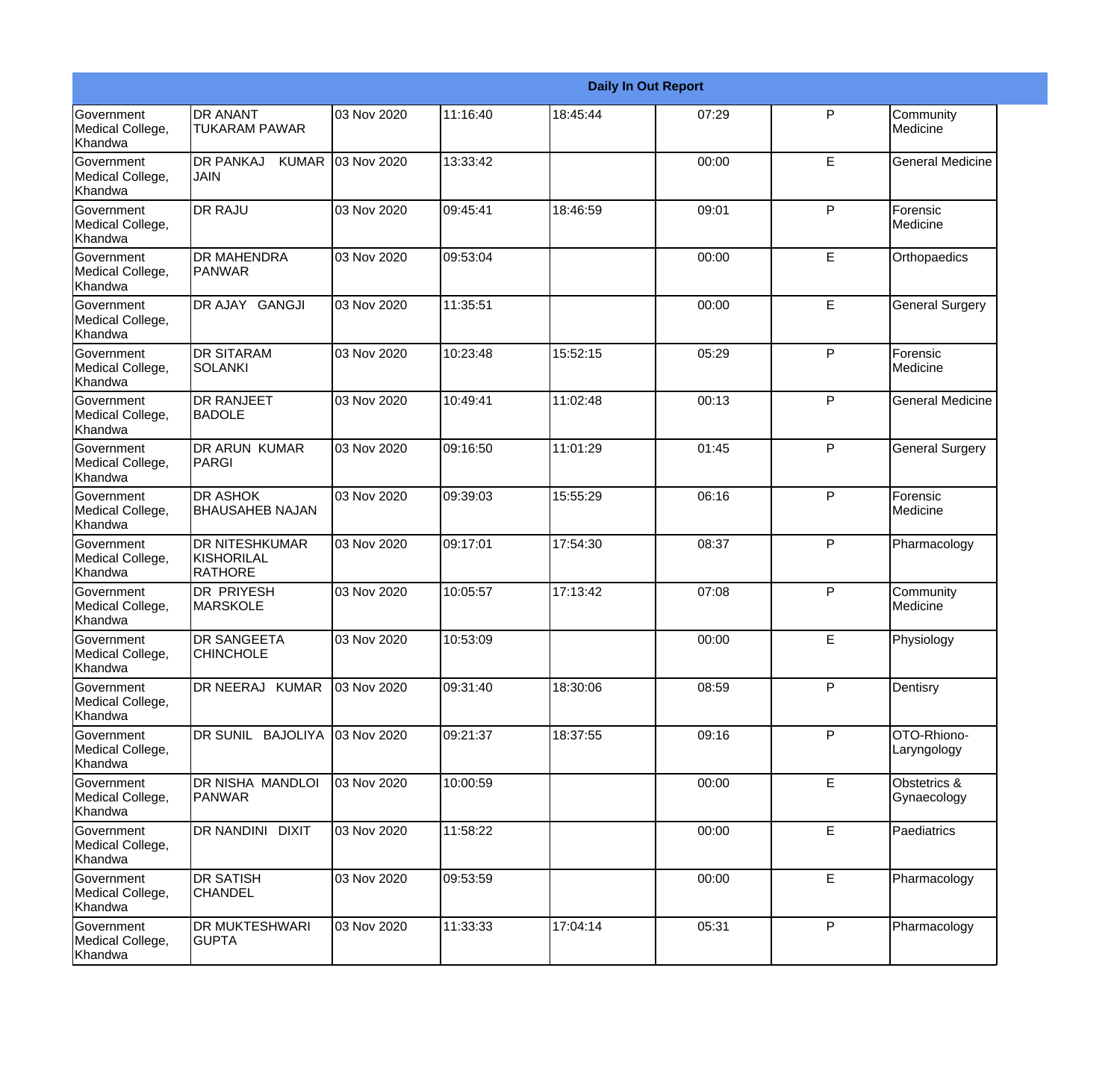| Professor                           | Para Clinical |
|-------------------------------------|---------------|
| Assistant Professor Clinical        |               |
|                                     |               |
| Demonstrator/Tutor Para Clinical    |               |
| Assistant Professor Clinical        |               |
|                                     |               |
| Professor                           | Clinical      |
| Demonstrator/Tutor Para Clinical    |               |
| Assistant Professor Clinical        |               |
|                                     |               |
| Assistant Professor Clinical        |               |
| Associate Professor Para Clinical   |               |
|                                     |               |
| Demonstrator/Tutor Para Clinical    |               |
| Associate Professor Para Clinical   |               |
| Demonstrator/Tutor Non Clinical     |               |
|                                     |               |
| Assistant Professor Clinical        |               |
| Assistant Professor Clinical        |               |
| Associate Professor Clinical        |               |
|                                     |               |
| Assistant Professor Clinical        |               |
| Assistant Professor   Para Clinical |               |
|                                     |               |
| Demonstrator/Tutor Para Clinical    |               |
|                                     |               |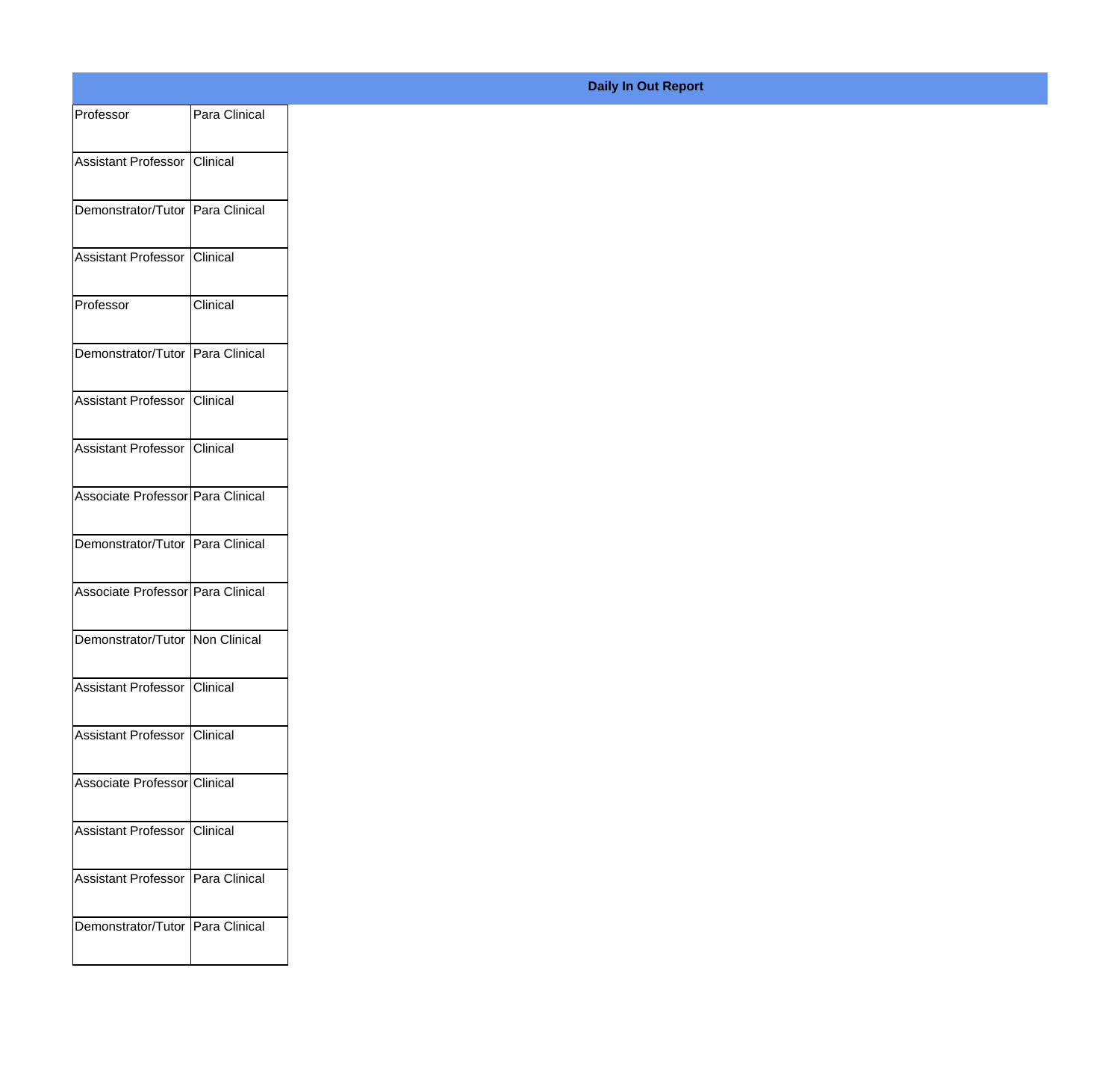|                                                  | <b>Daily In Out Report</b>                            |                    |           |          |       |   |                       |
|--------------------------------------------------|-------------------------------------------------------|--------------------|-----------|----------|-------|---|-----------------------|
| Government<br>Medical College,<br><b>Khandwa</b> | <b>IDR PURTI AGARWAL</b><br>ISAINI                    | <b>03 Nov 2020</b> | 10:38:36  | 16:13:54 | 05:35 | P | Pathalogy             |
| Government<br>Medical College,<br>Khandwa        | IDR DEEPIKA<br>IPANWAR                                | 03 Nov 2020        | 11:51:25  | 15:28:41 | 03:37 | P | <b>Bio Chemistry</b>  |
| lGovernment<br>Medical College,<br>Khandwa       | <b>I</b> DR VISHAL<br><b>KUMAR</b><br><b>I</b> THAKRE | 03 Nov 2020        | 109:41:17 | 16:59:39 | 07:18 | P | Physiology            |
| lGovernment<br>Medical College,<br>Khandwa       | <b>MOHIT GARG</b>                                     | 03 Nov 2020        | 109:49:28 | 13:33:29 | 03:44 | P | General Medicine      |
| Government<br>Medical College,<br>Khandwa        | <b>WAGHMARE</b><br>IRENU                              | 03 Nov 2020        | 11:39:26  | 16:10:42 | 04:31 | P | Community<br>Medicine |